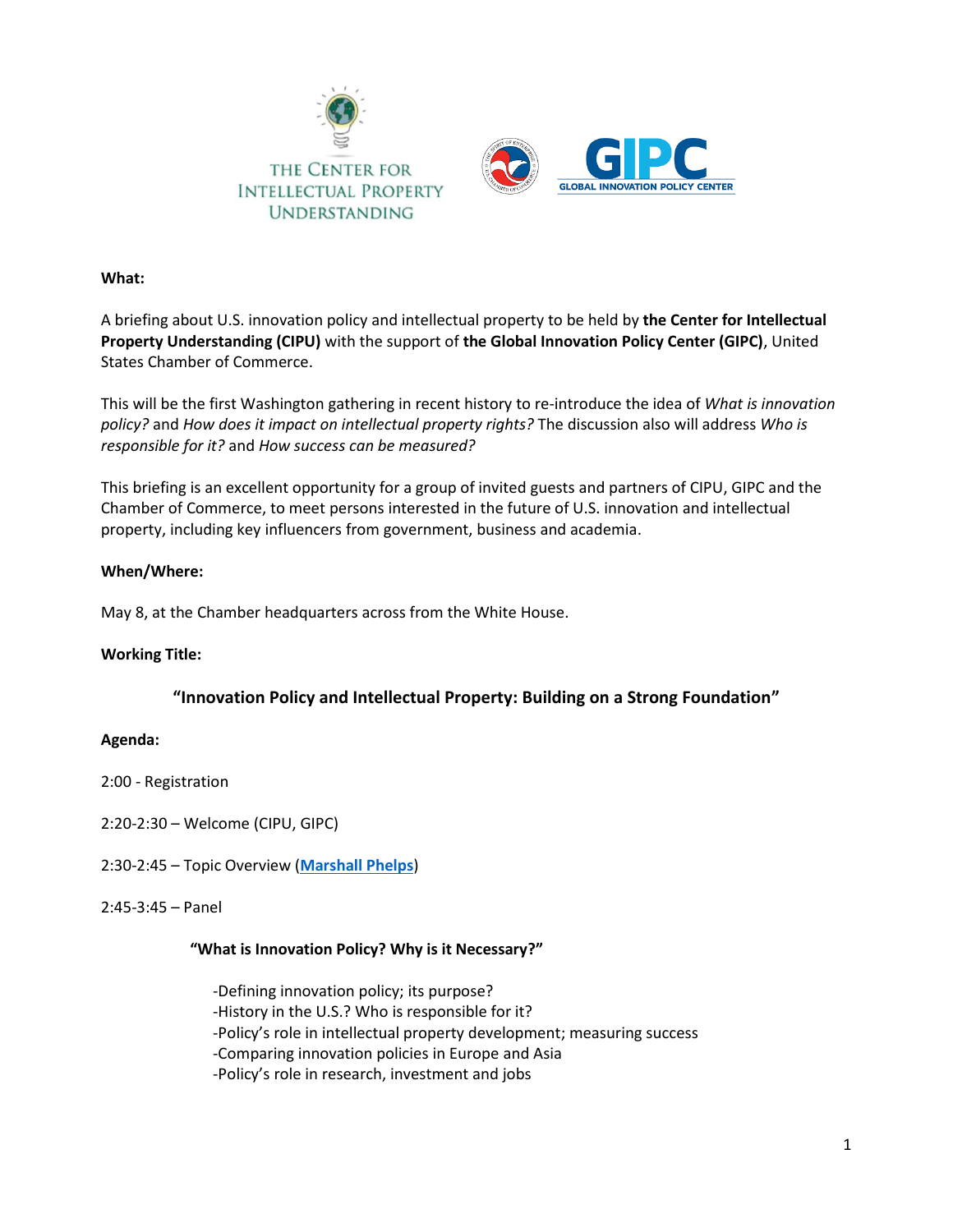## **Panelists and Bios:**

- **- [Manny Schecter](http://www.understandingip.org/wp-content/uploads/2016/05/Manny-W.pdf)** Chief Patent Counsel, IBM; CIPU board member; IPO Education Foundation **- [Robert Atkinson](https://itif.org/person/robert-d-atkinson)**
- President, Information Technology and Innovation Foundation
- **- [Alan Marco](https://spp.gatech.edu/people/person/alan-marco)**
- Former USPTO Chief Economist; Professor Public Policy, Georgia Tech
- **- [Adam Mossoff](https://www.law.gmu.edu/faculty/directory/fulltime/mossoff_adam)** Professor, George Mason University School of Law; founder Center for the Protection of Intellectual Property
- **-** Moderator**: [Bruce Berman](http://www.understandingip.org/wp-content/uploads/2018/04/Bruce_Berman-1.pdf)** (CIPU)
- 3:45-4:15 Networking Break (coffee)
- 4:15-4:45 Keynote Presentation (introduction)

## **"Facilitating Innovation and IP Leadership"**

 **[Congressman Doug Collins \(R-GA\),](https://dougcollins.house.gov/)** House Judiciary Committee, Sub-Committee on the Courts, Intellectual Property and the Internet

4:45-5:00 – Questions

5:00-6:00 – Reception

#### **Partners and Supporters:**







openinventionnetwork<sup>®</sup>



*(PARTNER PROFILES FOLLOW)*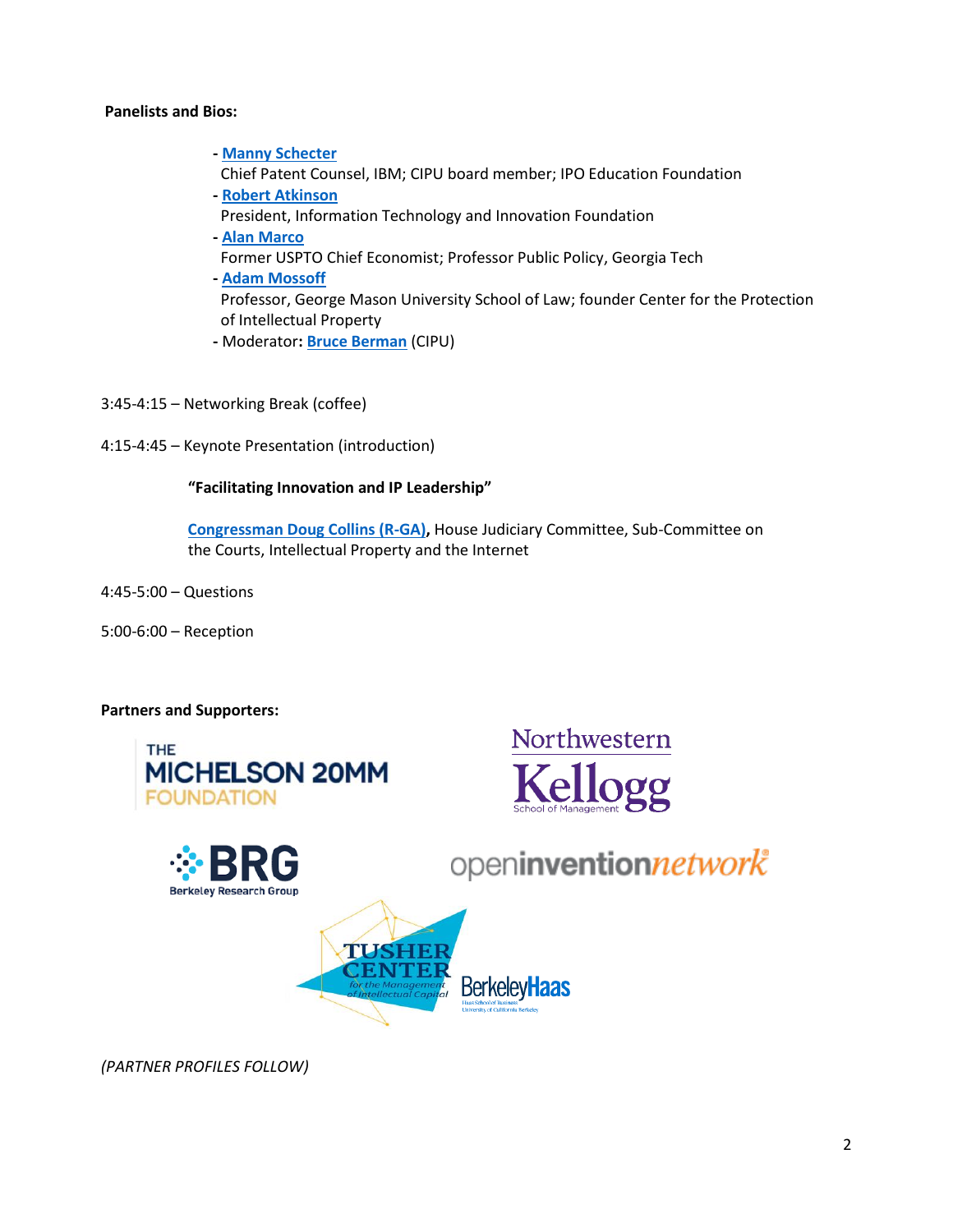# Michelson 20MM Foundation

The Michelson 20MM Foundation is dedicated to supporting and investing in leading edge entrepreneurs, technologies, and initiatives that seek to transform learning and improve access to educational opportunities that lead to a meaningful career. Its newest initiative[, The Michelson Institute for Intellectual Property,](http://michelsonip.com/) addresses critical gaps in intellectual property education to empower the next generation of inventors by providing high quality instructional content. It's library of free educational resources includes an interactive textbook, undergraduate IP curriculum, animated videos, and a self-paced online course. Michelson 20MM was founded thanks to the generous support of renowned spinal surgeon and inventor Dr. Gary K. Michelson and his wife, Alya Michelson. Learn more a[t www.20mm.org](https://20mm.org/)

# Kellogg Center for Research in Technology & Innovation

The Center for Research in Technology & Innovation (CRTI) at the Kellogg School of Management, Northwestern University, plays a pivotal role in understanding, solving and forecasting the most pressing issues that innovators in business will face today and tomorrow. At the point where business issues and academic endeavor intersect, CRTI leadership, faculty and staff apply their experience and expertise in marketing, invention, engineering, strategy and law to address management's toughest challenges, offering a synthesis of perspectives through their research, teaching and collaborative endeavors. CRTI leadership, faculty and staff stimulate innovation activities by creatively combining and managing diverse inputs toward common purpose. [www.kellogg.northwestern.edu/research/crti/](http://www.kellogg.northwestern.edu/research/crti/)

## Berkeley Research Group

Berkeley Research Group (BRG) is a leading global strategic advisory and expert consulting firm that provides independent advice, data analytics, valuation, authoritative studies, expert testimony, investigations, transaction advisory, restructuring services, and regulatory and dispute consulting to Fortune 500 corporations, financial institutions, government agencies, major law firms, and regulatory bodies around the world. BRG experts and consultants combine intellectual rigor with practical, real-world experience and an in-depth understanding of industries and markets. Their expertise spans economics and finance, data analytics and statistics, and public policy in many of the major sectors of our economy[. www.thinkbrg.com](http://www.thinkbrg.com/)

## Open Invention Network

With more than 2,000 participants, Open Invention Network (OIN) is the largest patent non-aggression community in history and supports freedom of action in Linux as a key element of open source software. OIN acquires patents and licenses them royalty free to its community members which, in turn, agree not to assert their own patents against Linux and Linux-related systems and applications[. www.openinventionnetwork.com](http://www.openinventionnetwork.com/)

# Tusher Center (Berkeley-Haas School of Business)

The Tusher Center for the Management of Intellectual Capital engages in research, teaching, and outreach on management and policy issues surrounding intangible assets and firm competitiveness. The intangible assets under study include: intellectual property, knowhow, relational capital, brands, and corporate culture. The Tusher Center activities are animated by the recognition that in today's global economy, competitive advantage no longer rests on tangible assets and financial capital, but on the ownership and astute management of difficult to imitate intangible assets and capabilities. [www.businessinnovation.berkeley.edu/intellectual-capital/tusher](http://businessinnovation.berkeley.edu/intellectual-capital/tusher-center/)[center/](http://businessinnovation.berkeley.edu/intellectual-capital/tusher-center/)

## *(QUICK LINKS FOLLOW)*